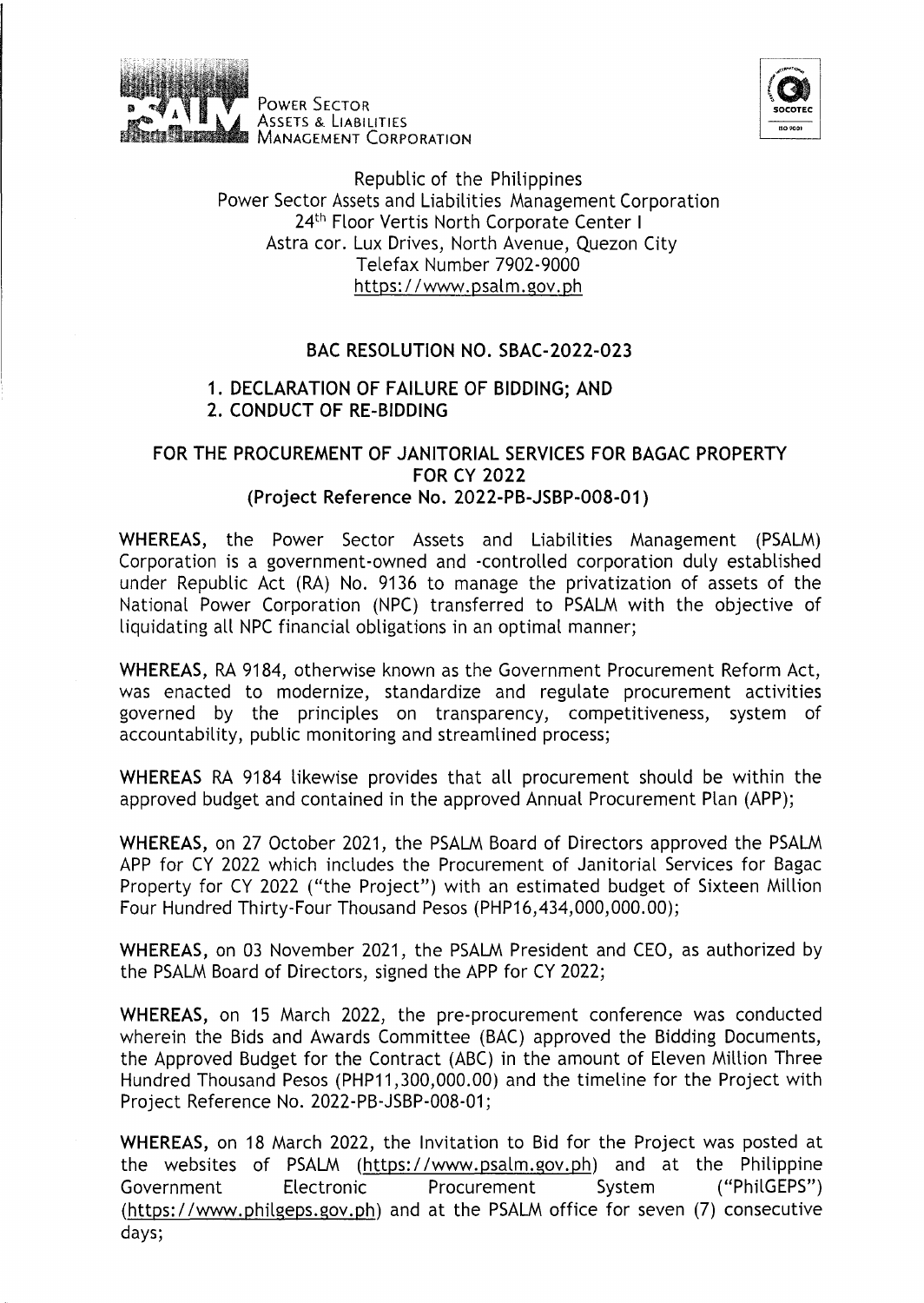**WHEREAS,** on 31 March 2022, the pre-bid conference was held which was attended by four (4) interested bidders, namely: Servicio Filipino, Inc; Omniworx, Inc.; 3K.P Manpower Agency; and One Merit Global Janitorial Services, Inc.;

**WHEREAS,** 12 April 2022, the online/ electronic submission and opening of bids were conducted, wherein three (3) bidders submitted their bids before the bid submission deadline on 12 April 2022 at 10:00 AM, as follows:

| <b>Bidder</b>                                       | Date/Time of Submission |
|-----------------------------------------------------|-------------------------|
| One Merit Global Janitorial Services, Inc. (OMGJSI) | 11 April 2022 04:54 PM  |
| Omniworx, Inc. ("Omniworx")                         | 11 April 2022 08:39 PM  |
| 3K.P Manpower Agency ("3KPMA")                      | 12 April 2022 09:27 AM  |

**WHEREAS,** the BAC, through the Technical Working Group (TWG), opened the First Envelope of the three (3) bidders, namely: OMGJSI, Omniworx and 3KPMA, in order of their submission;

**WHEREAS,** OMGJSI, Omniworx and 3KPMA were all rated as "passed" during the preliminary examination of the bids and were found compliant with the eligibility and technical requirements as provided in the Bidding Documents;

**WHEREAS,** the BAC, through the TWG, opened the Second Envelope containing the financial bids of the three (3) bidders, namely: OMGJSI, Omniworx and 3KPMA;

**WHEREAS,** the financial bids of all bidders were likewise found to be compliant and within the ABC, as follows:

| <b>Bidder Identification/Name</b> | Bid As Read Amount (PHP) |  |
|-----------------------------------|--------------------------|--|
|                                   | ABC = PHP11,300,000.00   |  |
| <b>OMGJSI</b>                     | 9,284,775.90             |  |
| <b>Omniworx</b>                   | 10,759,455.88            |  |
| 3KPMA                             | 10,522,905.21            |  |

**WHEREAS,** the BAC declared OMGJSI, INC. as the bidder with the lowest bid as read, subject to the detailed bid evaluation and post-qualification;

**WHEREAS,** the BAC informed all the bidders that that they may file a Request for Reconsideration (RR) on its decision during the Bid Opening, within three (3) calendar days from receipt of the verbal notice or until 15 April 2022;

**WHEREAS,** the BAC, through the TWG, conducted a detailed evaluation of the bids with the following results:

| <b>Bidder Identification/Name</b> | <b>Bid As Calculated Amount (PHP)</b><br>ABC = PHP11,300,000.00 | Rank |
|-----------------------------------|-----------------------------------------------------------------|------|
| <b>OMGJSI</b>                     | 9,284,775.90                                                    |      |
| <b>Omniworx</b>                   | 10,759,455.88                                                   |      |
| 3KPMA                             | 10,522,905.21                                                   |      |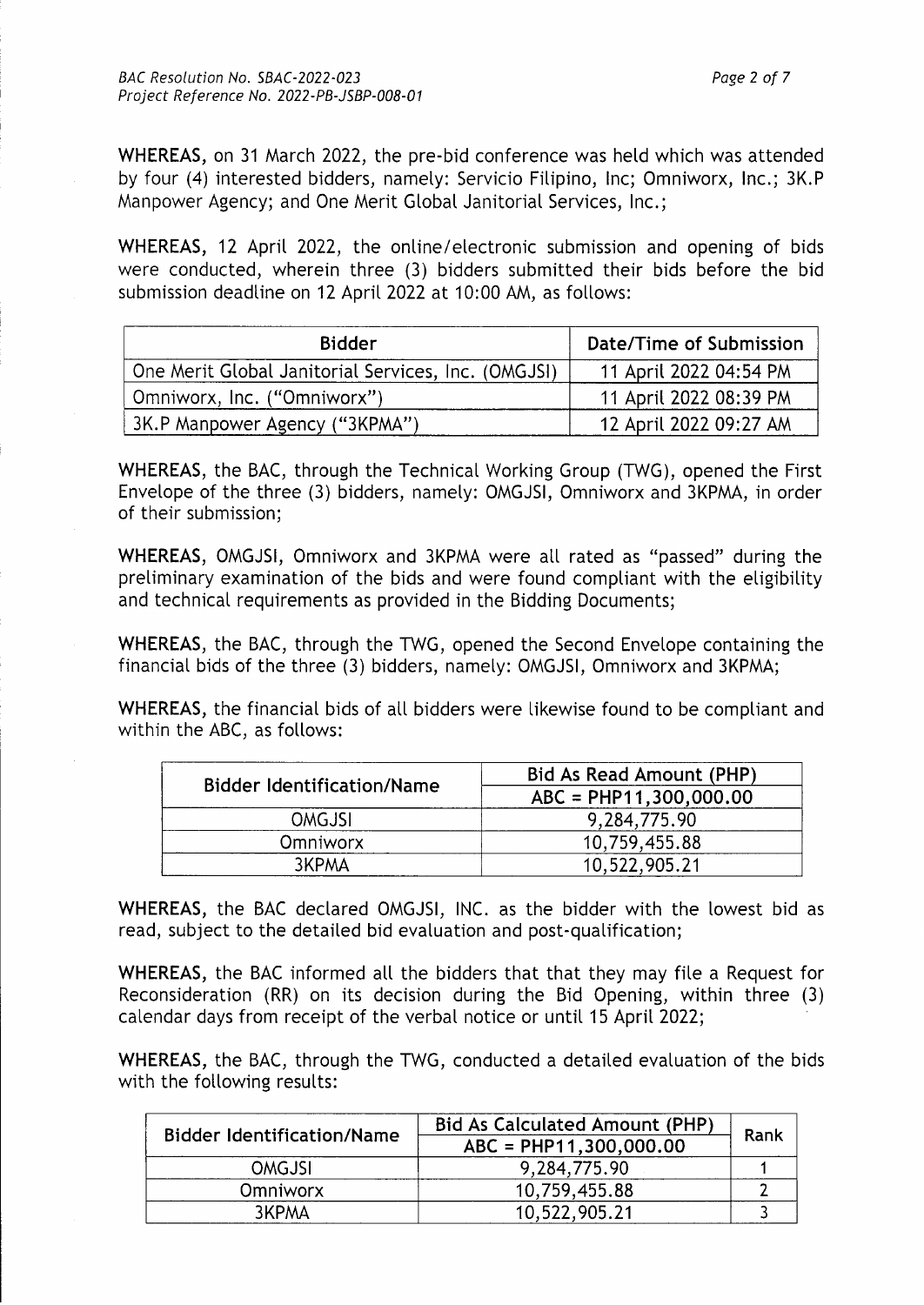WHEREAS, during the detailed bid evaluation, the TWG found Omniworx and 3KPMA to be non-compliant with the technical requirements as provided in the Bidding Documents, with details as follows :

- 1. PSALM Form No. TEC-04 submitted by Omniworx, Inc. was signed by their authorized representative/official on 12 April 2022 which is four (4) days later than the notarial date which occurred to be 08 April 2022.
- 2. PSALM Form No. TEC-04 submitted by 3K.P Manpower Agency was signed by their authorized representative/official on 12 April 2022 which is six (6) days later than the notarial date which occurred to be 06 April 2022WHEREAS, the BAC, upon the recommendation of the TWG, declared ARGOTEK, INC. as disqualified, as indicated in the Bid Evaluation Report dated 10 March 2022;

WHEREAS, OMGJSI was found to have met all the eligibility and financial requirements as specified in the Bidding Document, as follows:

| Inquiry                                                                              | <b>TWG Response</b> |
|--------------------------------------------------------------------------------------|---------------------|
| Are all licenses permits valid?                                                      | Yes                 |
| Does the mayor's permit have annotation?                                             | No                  |
| Are the relevant documents signed by the authorized<br>representative and notarized? | Yes                 |
| Does it conform with the wordings of the document?                                   | Yes                 |
| Do the documents submitted include the necessary<br>attachments?                     | Yes                 |
| Is the NFCC sufficient?                                                              | Yes                 |
| Does the cost computation follow the required statutory<br>amounts?                  | Yes                 |
| Is the cost computation the same with the detailed bid<br>price?                     | Yes                 |
| Is the detailed bid price the same as the bid price?                                 | Yes                 |

WHEREAS, the BAC, upon the recommendation of the TWG, declared OMGJSI as the bidder with the Lowest Calculated Bid (LCB) subject to post-qualification, while Omniworx and 3KPMA were both declared as "disqualified", as indicated in the Bid Evaluation Report dated 19 April 2022;

WHEREAS, on 19 April 2022, a Notice of Post-Qualification was issued through electronic mail (email) to OMGJSI, which was acknowledged by its authorized representative on the same day;

WHEREAS, on 21 April 2022, the BAC served the Notice of Disqualification to Omniworx and 3KPMA through email, giving it three (3) days within which to submit its RR from receipt of notice, wherein both authorized representatives of Omniworx and 3KPMA acknowledged the receipt of the notice through email on 22 April 2022;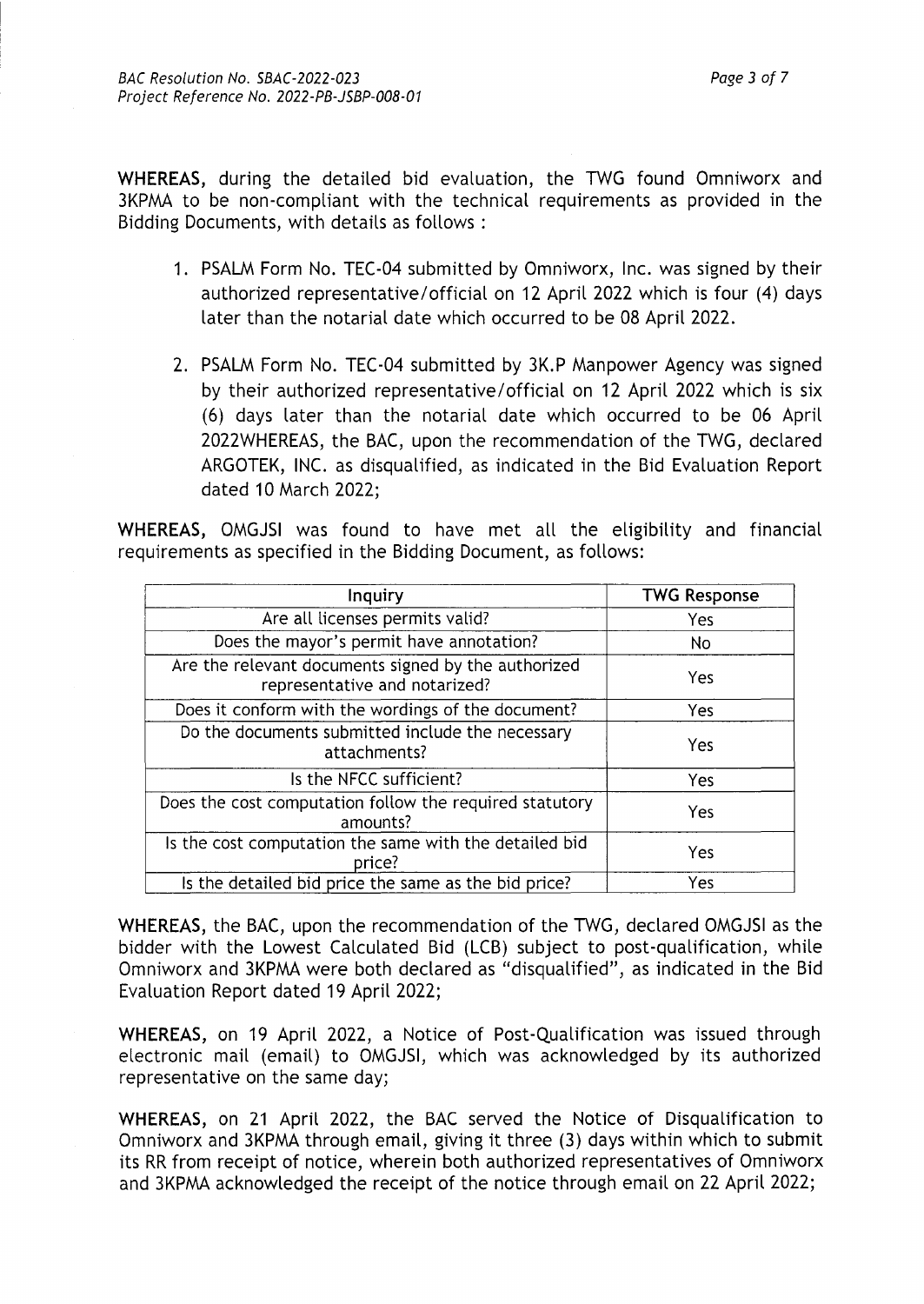WHEREAS, on 25 April 2022, PSALM acknowledged the receipt of 3KPMA's RR dated 22 April 2022, explaining that the notarial date of the submitted Form No. TEC-04

was mere typographical error on the part of the Notary Public;

WHEREAS, PSALM did not receive a RR from Omniworx within the three (3) days prescribed period which lapsed on 25 April 2022;

WHEREAS, upon post-qualification, OMJSI was found non-compliant and nonresponsive to all the requirements and conditions specified in the Bidding Documents, as indicated in the Post-Qualification Evaluation Report dated 26 April 2022;

WHEREAS, the BAC, upon the recommendation of the TWG, declared OMJSI as post-disqualified due to the following:

- 1. The submitted Mayor's Permit has notations, in which most of the ancillary clearances are for compliance. During the post-qualification activity conducted by the TWG, the Supplier has shown all the said clearances, which has been already complied with and was verified and found responsive.
- 2. The submitted Form No. ELIG-01 or OMGJSI's Statement of all its ongoing and completed government and private contracts including contracts awarded but not yet started was found to be non-responsive due to the following observations/ discrepancies:

| Agency/Company                                                    | Issue                                                                                                                                                                                                                                                                                                                                                                                                                                                                                                                                              |
|-------------------------------------------------------------------|----------------------------------------------------------------------------------------------------------------------------------------------------------------------------------------------------------------------------------------------------------------------------------------------------------------------------------------------------------------------------------------------------------------------------------------------------------------------------------------------------------------------------------------------------|
| Philippine<br>1)<br>Deposit<br>Insurance<br>Corporation<br>(PD C) | 27 March 2022 is the indicated starting date as per<br>Form ELIG-01.<br>However, the corresponding Notice to Proceed<br>issued by PDIC (dated 14 March 2022) states that<br>"your engagement as Service Provider for<br>(PDIC) will commence within 7 days after the date<br>of receipt of this (NTP)." The NTP was received by<br>One Merit on 14 March 2022.<br>Thus, the starting date is indicated in Form ELIG-01<br>(27 March 2022) does not follow or has exceeded the<br>7-day limit provided in the submitted NTP (21 March)<br>$2022$ ). |
| 2) Social Security<br>System (SSS)                                | 16 March 2022 is the indicated starting date as per<br>Form ELIG-01.<br>However, the corresponding Notice to Proceed<br>issued by SSS (dated 03 March 2022) states that<br>"your company may now commence performing is<br>obligation effective upon receipt of this notice."<br>Further, the submitted NTP did not indicate a date                                                                                                                                                                                                                |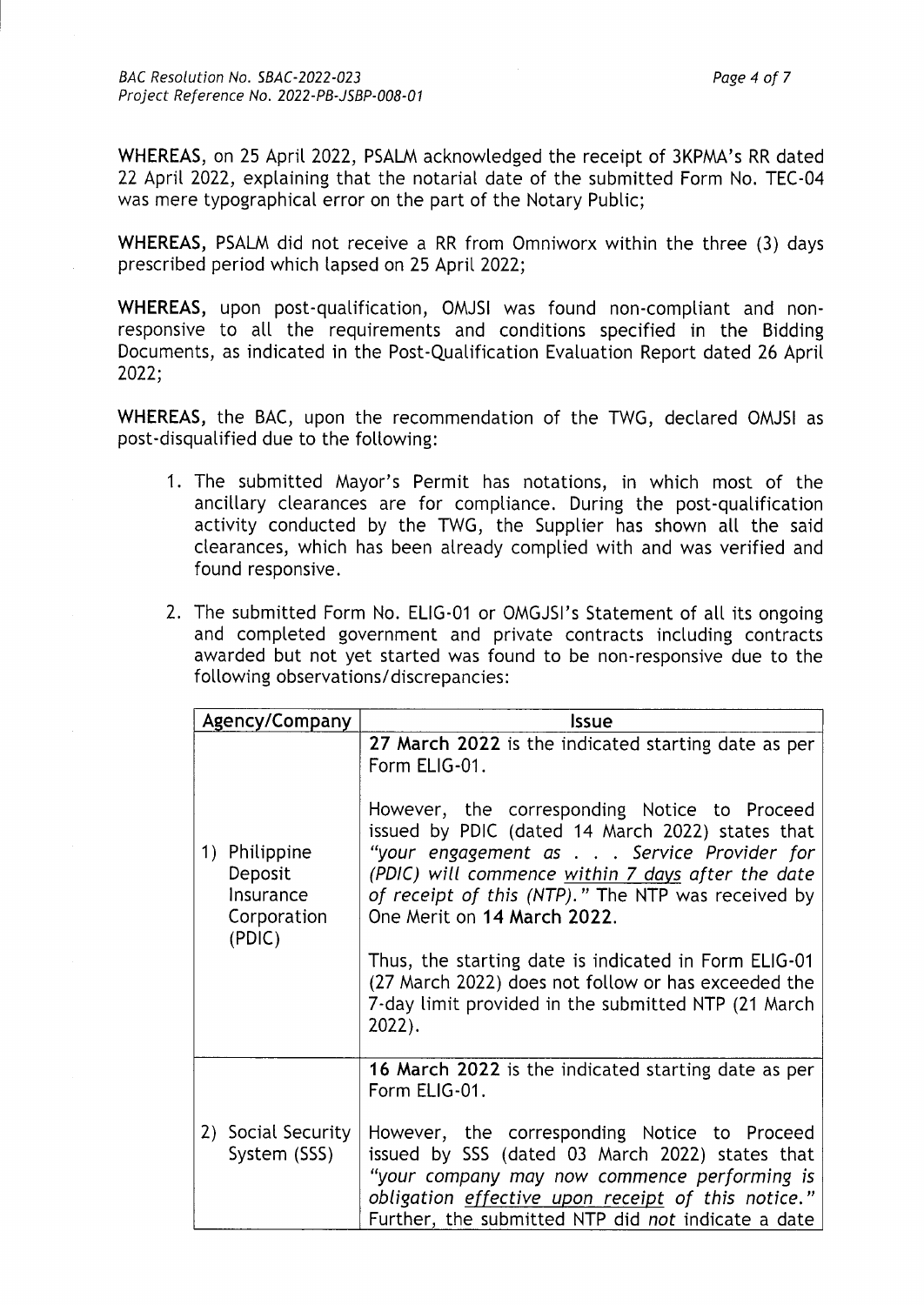|                                                       | of receipt.                                                                                                                                                                                                                                                                                                                                                                            |
|-------------------------------------------------------|----------------------------------------------------------------------------------------------------------------------------------------------------------------------------------------------------------------------------------------------------------------------------------------------------------------------------------------------------------------------------------------|
|                                                       | Thus, the proper starting date cannot be determined<br>based on the supporting documents submitted.                                                                                                                                                                                                                                                                                    |
|                                                       | An alternative NTP was shown during the post-<br>qualification activity, but the indicated date of<br>receipt is 14 March 2022. Consequently, a<br>discrepancy is still availing if the alternative<br>document is considered (i.e. the 16 March 2022<br>starting date indicated in Form ELIG-01 does not<br>follow the immediate effective date indicated in the<br>alternative NTP). |
|                                                       | 01 November 2021 is the indicated starting date as<br>per Form ELIG-01. However, the same<br>form<br>indicated 31 September 2021 as the completion<br>date. Thus, there is a discrepancy insofar as the<br>completion date came before starting date. Thus,<br>there is a clear discrepancy.                                                                                           |
| 3) Gov. Celestino<br>Gallares<br>Memorial<br>Hospital | During the post-qualification activity One Merit<br>stated that the discrepancy arose from a mere<br>typographical error and explained that the project's<br>completion date is actually 31 October 2022.<br>However, the contract presented does not provide<br>for a period which would support the explanation.                                                                     |
|                                                       | During the same post-qualification activity, One<br>Merit presented a Memorandum of Agreement (MOA)<br>which indicates a period running from 01 November<br>2021 to 31 October 2022. However, said MOA did not<br>form part of the original submission.                                                                                                                                |

Based on the above, the representations/information provided by OMGJSI in its Form ELIG-01 do not match the documents submitted in support thereof. The explanations provided by OMGJSI relative to its project or the Gov. Celestino Gallares Memorial Hospital was also not supported by the documents originally submitted. The veracity of the starting and completion dates affects the qualifications of the bidder insofar it allows the TWG to determine whether or not said projects are completed on time or if there are delays in their completion or commencement (i.e. the ability of the bidder to perform projects on time). Therefore, the TWG, upon analysis of the said eligibility document, hereby, declares OMGJSI's Form No. ELIG-01 as "non-compliant" and that the said Supplier thereby rendered ineligible for the award of contract.

**WHEREAS,** on 29 April 2022, the BAC served the Notice of Post-Disqualification to OMGJSI through email and informed the said bidder that it has three (3) days to file its RR from receipt of the notice, which was acknowledged received on 02 May 2022;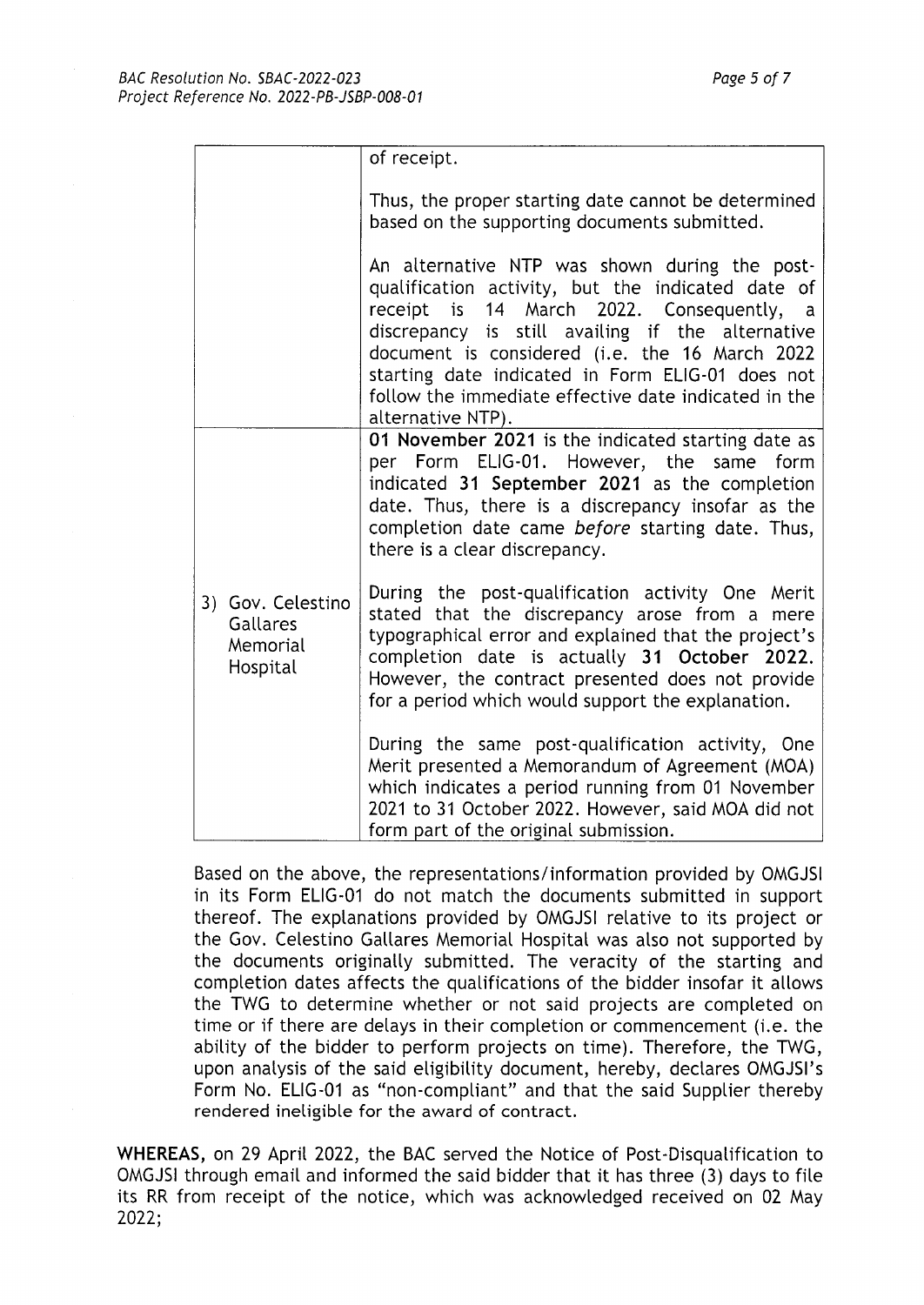BAC Resolution No. SBAC-2022-023 Page 6 of 7 Project Reference No. 2022-PB-JSBP-008-01

**WHEREAS,** on 02 May 2022, the BAC denied the RR of 3KPMA and informed them that they may file a protest within seven (7) calendar days from receipt of the letter sent through email, which was acknowledged received by its authorized representative, Mr. Christopher Dilig on 04 May 2022;

**WHEREAS,** on 04 May 2022, PSALM acknowledged the receipt of OMGJSI's RR dated 04 May 2022, arguing that their Bid Proposal should not be disqualified outright;

**WHEREAS,** on 05 May 2022, through an email sent to the BAC Secretariat, 3KPMA manifested that they will not file any protest on the denial of their RR.

**WHEREAS,** on 11 May 2022, the BAC denied the RR of OMGJSI and informed them that they may file a protest within seven (7) calendar days from receipt of the letter sent through email, which was acknowledged and stamped received on 13 May 2022;

**WHEREAS,** on 17 May 2022, through an email sent to the BAC Secretariat, OMGJSI manifested that they will not file any protest on the denial of their RR.

**WHEREAS,** Section 35.1 (c) of the 2016 Revised Implementing Rules and Regulations (IRR) of RA 9184 provides that the BAC shall declare the bidding a failure when all bids fail to comply with all the bid requirements or fail post-qualification;

**NOW, THEREFORE,** for and in consideration of the foregoing, **We,** the Members of the Bids and Awards Committee, **RESOLVE,** as it is hereby **RESOLVED,** to recommend for approval by the Head of the Procuring Entity the following:

- 1. Declare a **FAILURE OF BIDDING** for the Procurement of Janitorial Services for Bagac Property for CY 2022; and
- 2. Conduct a re-bidding for the Project in accordance with the provisions of RA 9184 and its 2016 Revised IRR.

---- signatories on the following page ----